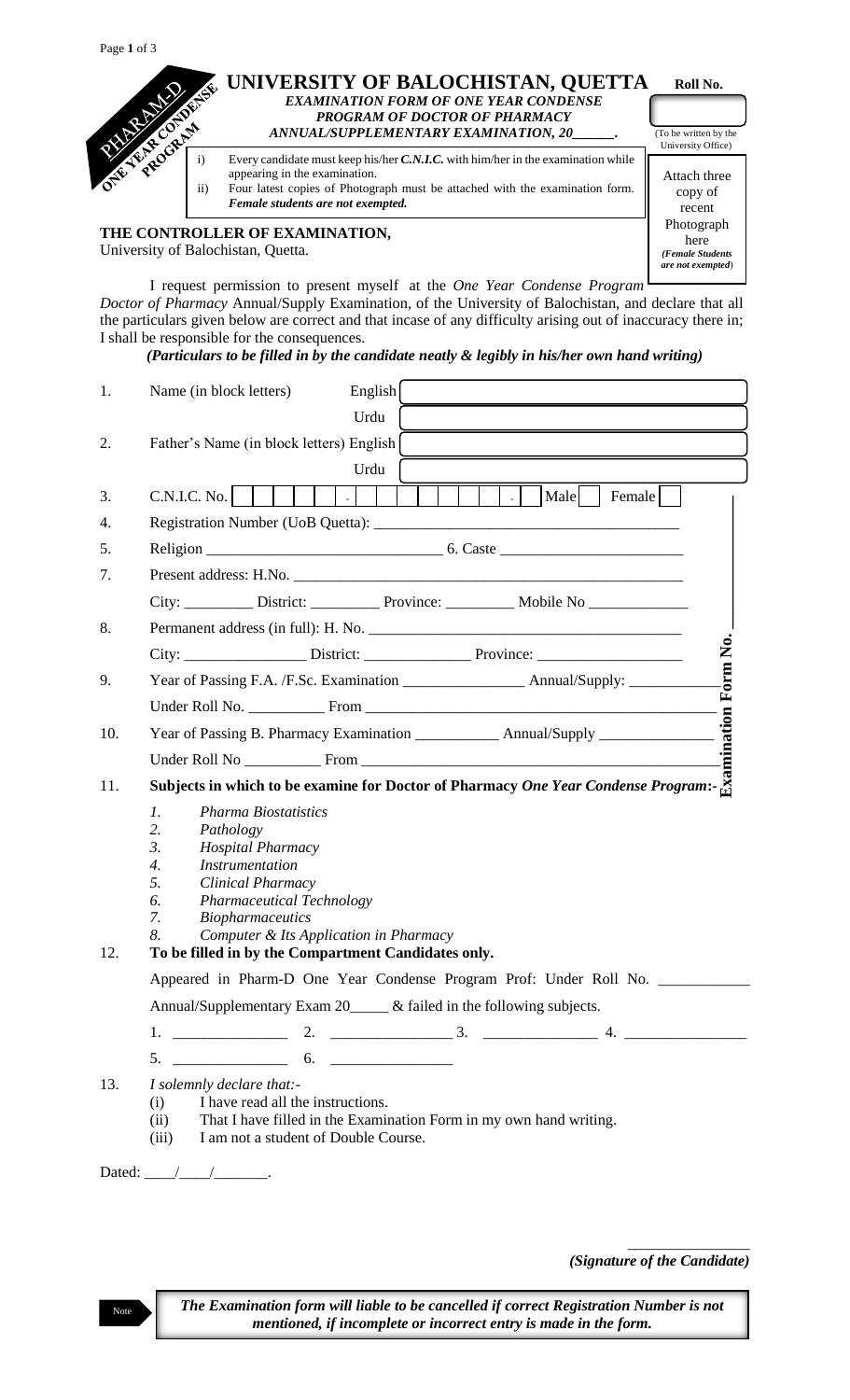**CERTIFICATE** 

I certified that the student:

- (a) He/She is of good moral character.
- (b) He/She has attended not less than 75% full course of lectures in each of the subject for this examination.
- (c) He/She has satisfactorily performed the work of the class.
- (d) He/She attended not less than 75% of the periods assigned to practical work in the Pharmacy subjects offered by him/her for the examination.
- (e) He/She has filled & signed application overleaf in my presence, and particulars filled in by him/her on the reverse are correct.

#### *Remarks, If any:*

*\_\_\_\_\_\_\_\_\_\_\_\_\_ \_\_\_\_\_\_\_\_\_\_\_\_\_\_\_\_\_\_\_ Office Seal/Stamp* Signature of Head  *of Department*

## **FEE STATEMENT**

*\_\_\_\_\_\_\_\_\_\_\_\_\_\_\_\_\_\_\_\_\_\_\_\_\_\_\_\_\_\_\_\_\_\_\_\_\_\_\_\_\_\_\_\_\_\_\_\_\_\_\_\_\_\_\_\_\_\_\_\_\_\_\_\_\_\_\_\_\_\_\_\_\_\_\_\_\_\_\_\_\_\_\_\_\_ \_\_\_\_\_\_\_\_\_\_\_\_\_\_\_\_\_\_\_\_\_\_\_\_\_\_\_\_\_\_\_\_\_\_\_\_\_\_\_\_\_\_\_\_\_\_\_\_\_\_\_\_\_\_\_\_\_\_\_\_\_\_\_\_\_\_\_\_\_\_\_\_\_\_\_\_\_\_\_\_\_\_\_\_\_ \_\_\_\_\_\_\_\_\_\_\_\_\_\_\_\_\_\_\_\_\_\_\_\_\_\_\_\_\_\_\_\_\_\_\_\_\_\_\_\_\_\_\_\_\_\_\_\_\_\_\_\_\_\_\_\_\_\_\_\_\_\_\_\_\_\_\_\_\_\_\_\_\_\_\_\_\_\_\_\_\_\_\_\_\_*

Amount of Fee Paid Rs. \_\_\_\_\_\_\_\_\_\_\_\_\_\_\_ Challan No. \_\_\_\_\_\_\_\_\_\_\_\_\_\_\_\_

Dated: \_\_\_\_/\_\_\_\_/20\_\_\_\_.